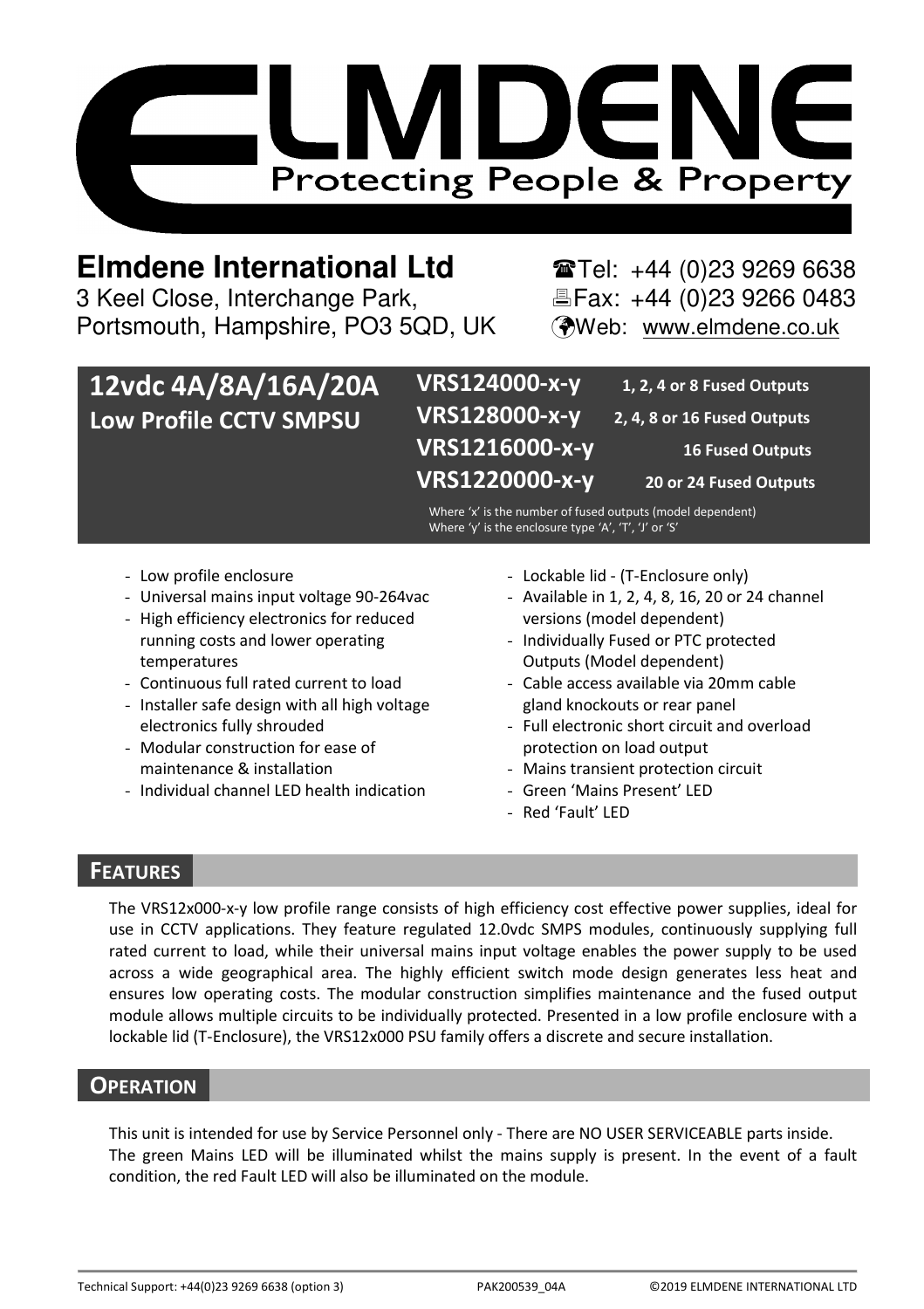

## **MODELS**

| Model              | <b>IP66</b> | <b>Load Current</b> | <b>Fused Outputs</b> |
|--------------------|-------------|---------------------|----------------------|
| VRS124000-J        |             |                     | $1 \times 4A$        |
| VRS124000-P        |             |                     | $1 \times 4A$        |
| VRS124000-2-J      |             |                     | $2 \times 2A$        |
| VRS124000-2P       | Yes         |                     | $2 \times 2A$        |
| VRS124000-4-A      |             |                     | 4 x 1 A              |
| VRS124000-4-J      |             |                     | $4 \times 1$ A       |
| VRS124000-4-T      |             | 4A                  | $4 \times 1$ A       |
| VRS124000-4-T-T*   |             |                     | $4 \times 1$ A       |
| VRS124000-4P       | Yes         |                     | $4 \times 1$ A       |
| VRS124000-4PTC-J   |             |                     | 4 x 1A (PTC)         |
| VRS124000-8-A      |             |                     | $8 \times 0.5$ A     |
| VRS124000-8-J      |             |                     | $8 \times 0.5$ A     |
| VRS124000-8-T      |             |                     | $8 \times 0.5$ A     |
| VRS124000-8P       | Yes         |                     | $8 \times 0.5$ A     |
| VRS124000-8PTC-J   |             |                     | 8 x 0.5A (PTC)       |
| VRS124000U**       |             |                     | N/A                  |
| VRS128000-2-T      |             |                     | $2 \times 4A$        |
| VRS128000-4-T      |             | <b>8A</b>           | $4 \times 2A$        |
| VRS128000-4PTC-T   |             |                     | 4 x 2A (PTC)         |
| VRS128000-8PTC-T   |             |                     | 8 x 1A (PTC)         |
| VRS1216000-16      |             |                     | $16 \times 1A$       |
| VRS1216000-16-S    |             | 16A                 | 16 x 1A              |
| VRS1220000-20PTC-S |             |                     | 20 x 1A (PTC)        |
| VRS1220000-24-S    |             | 20A                 | 24 x 0.8A            |

## **\* With Tamper \*\* Unboxed**

## **INSTALLATION AND SET-UP**

This unit is only suitable for installation as permanently connected equipment. The PSU is *NOT SUITABLE* for external installation*. EQUIPMENT MUST BE EARTHED*. Before installation, ensure that external disconnect device is *OFF*. The PSU should be installed according to all relevant safety regulations applicable to the application.

#### **Mounting**

- 1. Mount securely in correct orientation using the 3 available mounting holes.
- 2. Route mains and low voltage output cables via different knockouts and/or rear cable entry holes.
- 3. Use bushes and cable glands rated to UL94 HB minimum.

#### **Mains Power Up**

- 1. Attach correctly rated mains cable (4A model = minimum 0.5mm<sup>2</sup> [3A], 300/500Vac, 8A model = minimum 0.75mm<sup>2</sup> [6A], 300/500Vac) and fasten using cable ties.
- 2. Apply mains power. Check for 12.0Vdc on load outputs. Check green Mains LED is illuminated on the modules.
- 3. Disconnect mains power.

#### **Load Output**

- 1. Attach correctly rated load cable and fasten using cable ties. Note polarity.
- 2. Re-apply mains power. Check green Mains LED is on.
- 3. Verify load is operating correctly.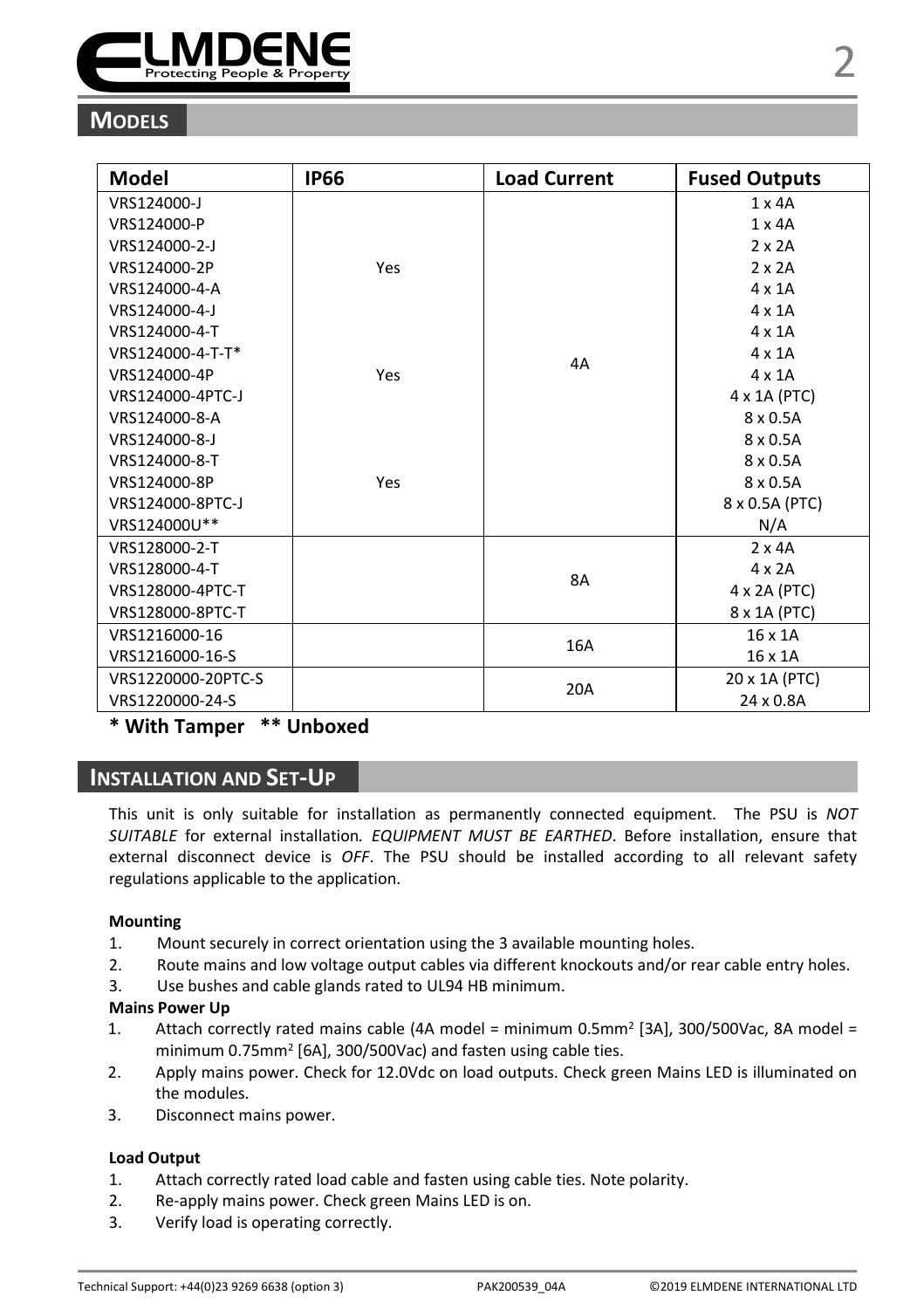

## **MAINTENANCE**

There is no regular maintenance required of this PSU.

If the output of the PSU fails the cause of the failure should be investigated e.g. short circuit load. The fault should be rectified before restoring power to the PSU. The fuse(s), if fitted, may need to be replaced. Ensure the correct fuse rating and type is used.

## **DISPOSAL OF PRODUCT AT END OF LIFE**

This product falls within the scope of EU Directives 2012/19/EU Waste Electrical and Electronic Equipment (WEEE). At the end of life, the product must be separated from the domestic waste stream and disposed via an appropriate approved WEEE disposal route in accordance with all national and local regulations.

#### *For more information see: www.recyclethis.info*

## **SPECIFICATION**

#### **Input Specification**

|                             | VRS124000-x-y    | VRS128000-x-T     | VRS1216000-x-y            | VRS1220000-x-y           |
|-----------------------------|------------------|-------------------|---------------------------|--------------------------|
| Voltage (rated)             | 100-240Vac       |                   | 100-120Vac or 200-240Vac* |                          |
|                             |                  |                   |                           | Switch selectable        |
| Voltage (operating)         | 90-264Vac        | 90-264Vac         |                           |                          |
| Frequency                   | 50-60Hz          |                   |                           |                          |
| Mains Input Fuse (Terminal) | <b>T2.0A HRC</b> | <b>T3.15A HRC</b> |                           | T6.3A HRC (100-120Vac)   |
|                             |                  |                   |                           | T3.15A HRC (200-240Vac)* |
| Module fuse - Mains         | <b>T2.0A HRC</b> | T2.0A HRC (x2)    |                           | N/A                      |
| Max standby Power           | 0.5W (no load    | 1.0W (no load     | N/A                       |                          |
|                             | connected)       | connected)        |                           |                          |
| Max Mains Input Current     | 1.5A             | 3.0A              |                           | N/A                      |

**Default Setting \*** 

#### **Output Specification (per power module)**

| Voltage                          | $11.4 - 12.6$ vdc (12.0 vdc nominal)                        |     | $10.0 - 14.0$ Vdc (Adjustable) |
|----------------------------------|-------------------------------------------------------------|-----|--------------------------------|
| Max load current<br>(per module) | 4A (VRS124000-x-y / VRS128000-x-y)                          | 16A | 20A                            |
| Ripple                           | 150 mV pk-pk max                                            |     |                                |
| Module Output Fuse               | F4.0A                                                       |     |                                |
| Overload                         | Electronic shutdown until overload or short circuit removed |     |                                |

#### **Local Indicators**

MAINS LED (Green) Mains present

FAULT LED (Red) Fault present: Output fuse fail (requires load to be connected)